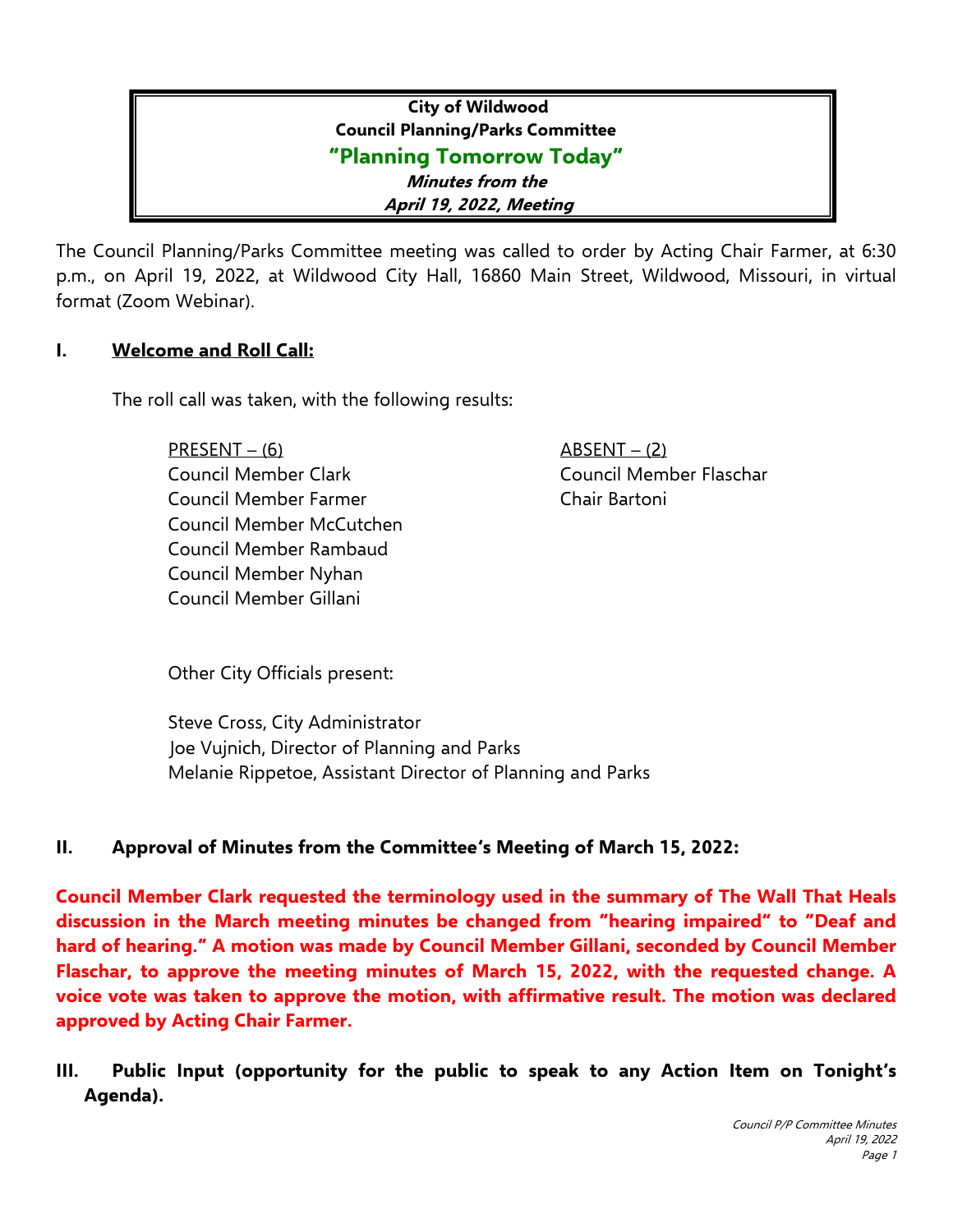**Lisa Enke, 2428 Brightleaf Court,** stated she is in attendance to hear the discussion regarding the landscape plan for the Birch Forest Drive Turnaround.

### **IV. Action Items**

### **a.) Planning Matters – Five (5) Items Ready for Consideration**

### **1.) Review of current Fencing and Permitting Requirements by City of Wildwood (Wards – All)**

Assistant Director Rippetoe provided a summary of the Committee's previous discussion of this matter and the revisions that were requested by its Members. Assistant Director Rippetoe stated the revisions that were discussed related to the concern regarding the allowance for the installation of deer fencing on large tracts of land, specifically upon properties designated with the NU Non-Urban Residence District. She stated the Department's recommended regulations now address this matter, with 'deer fence' now being defined and allowed in certain circumstances within the NU Non-Urban Residence District, particularly on large tracts of land.

Discussion was held among Committee Members regarding the clarification on how the manner in which the opaque value of the fence is calculated.

## **A motion by Council Member Rambaud, seconded by Council Member Nyhan, to support the Department's recommendation, as presented, and forward the matter to City Council for its consideration and action. A voice vote was taken regarding the motion, with unanimous, affirmative result. The motion was declared approved by Acting Chair Farmer.**

#### **2.) Overview and Direction on Watershed Projects and Needs (Wards – All)**

Director Vujnich stated the Department is providing an update regarding the various contracts that have been let to address matters relating to the efforts of the City's Watershed Erosion Task Force. He stated the United States Geological Survey (USGS) study is underway and provided a description of the work completed to date. Director Vujnich summarized the various contracts underway with Wilson Hydro, specifically the pre-permitting work and detention and retention basin retrofitting. He stated the City's stormwater consultant for the review of The Reserve at Wildwood project has visited the property and made the initial observations. Director Vujnich concluded the Department's presentation with an update on the various funding sources being considered for the efforts of the Watershed Erosion Task Force, specifically State funding and the upcoming reconsideration of the Parks and Stormwater Sales Tax by City Council.

Discussion was held among Committee Members regarding the status of the forthcoming federal funding; the consideration of the need to fund the design and engineering for the four (4) critical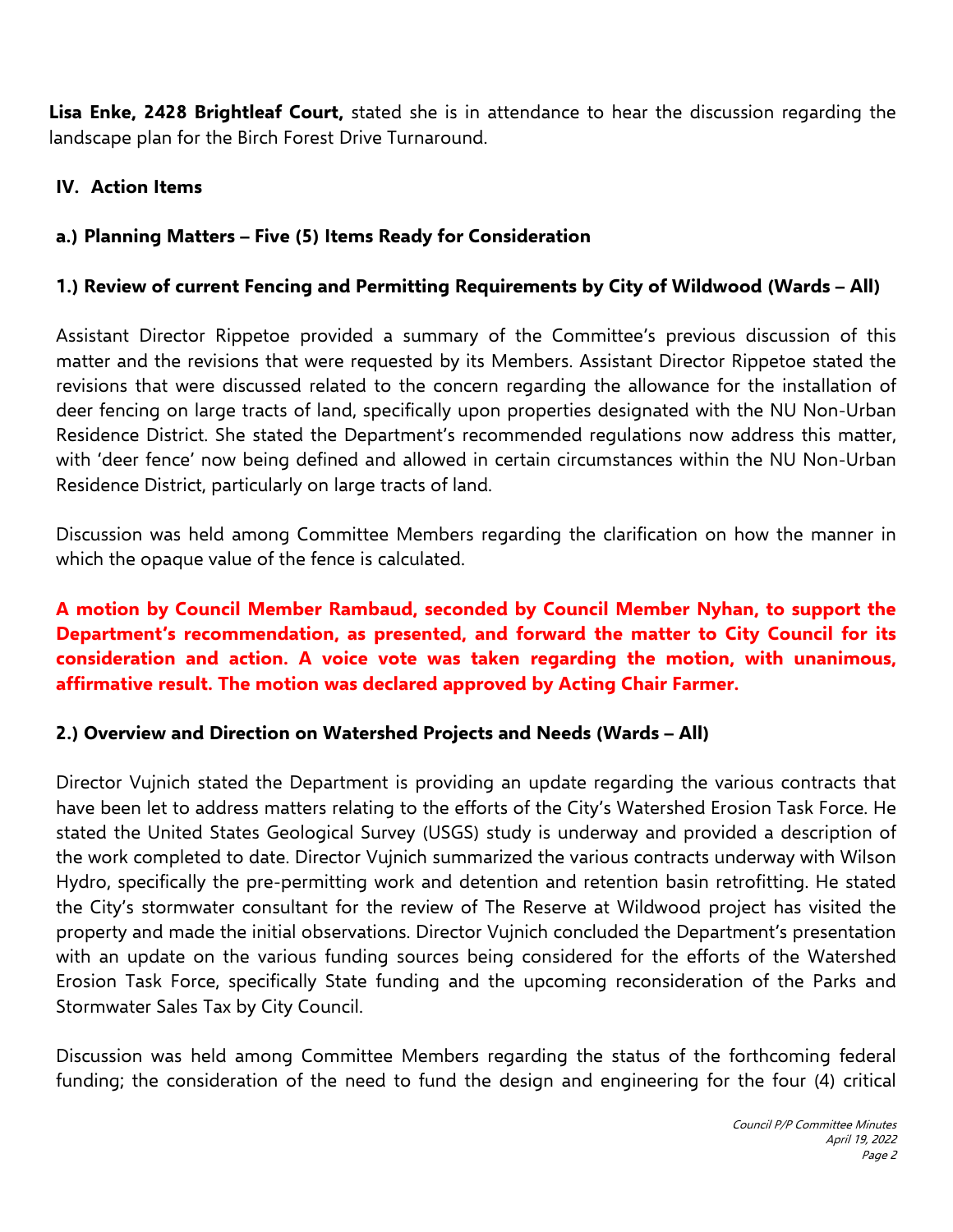locations identified by the Watershed Erosion Task Force, given such considerations are identified as priority number three (3) in the Council's Strategic Plan; and the consideration of engaging local firms to determine if some of the design and engineering in association with the four (4) critical locations could be funded sooner, rather than later.

Director of Planning and Parks Vujnich advised this was only an update and no action was needed.

# **3.) Presentation and Action on Landscape Plan for the Birch Forest Drive Turnaround (Ward Five)**

Director Vujnich provided a summary of the Committee's previous discussions and actions regarding this project. He noted the consideration of the Landscape Plan for this project was separated from the overall project, in order to have a Landscape Architect prepare the design for review and ultimate bidding. He stated the plan has been reviewed and comments provided by the nearby property owners, as well as the Ward Five Council Members. Director Vujnich stated the Department is seeking the Committee's endorsement of the proposed Landscape Plan.

Discussion was held among Committee Members regarding the positive feedback received from the nearby property owners and support of the Department's approach of balancing the aesthetics of the area and the needed visibility and safety matters.

## **A motion by Council Member McCutchen, seconded by Council Member Clark, to endorse the Landscape Plan, as presented, and to forward the matter to City Council for its consideration and action. A voice vote was taken regarding the motion, with unanimous, affirmative result. The motion was declared approved by Acting Chair Farmer.**

### **4.) Discussion of Reserve at Wildwood Process (Ward One)**

Director Vujnich provided an update on the City's review of The Reserve at Wildwood proposal, with the assistance of various consultants. He gave an outline of the timeline associated with such, noting it has been dependent on working with the different parties and the weather, as well.

No discussion was held among Committee Members regarding this matter.

### **5.) Overview of Recent Development Trends within City of Wildwood (Wards - All)**

Director Vujnich stated this item is for informational purposes and the Department is available to address any questions the Committee Members might have on this summary.

Discussion was held among Committee Members regarding the status of the project identified as the Villas at Wildcrest.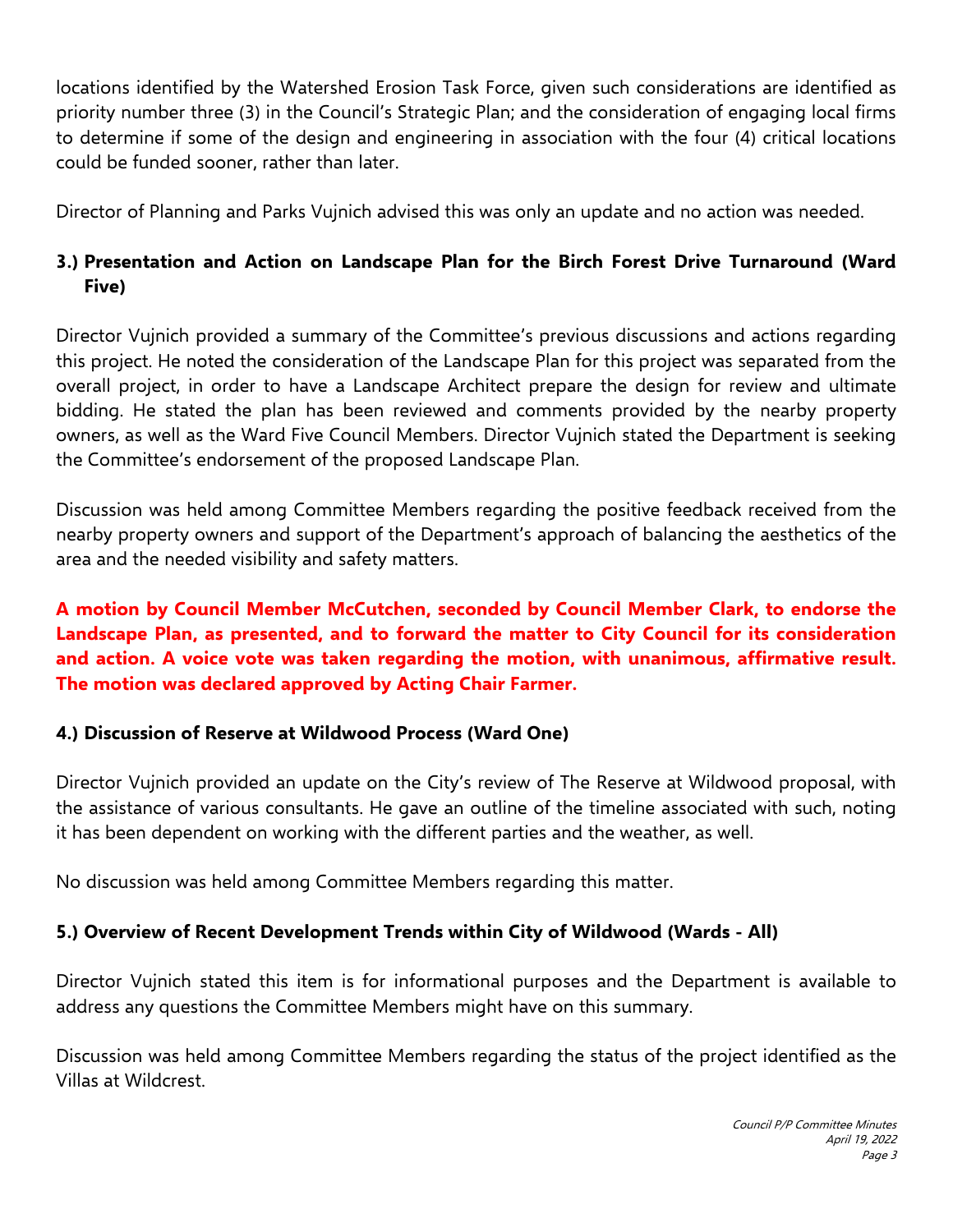#### **b.) Parks Matters – Five (5) Items Ready for Consideration**

### **1.) Further Review of Design and Engineered Plan, including Revised Cost Estimate, for the Hardcourt Facility in Community Park (Ward One)**

Director Vujnich provided an overview of the Committee's discussion regarding this matter. He stated the Committee had previously sought the removal of certain hard courts from the plan to reduce the estimated cost, given it was double the budgeted amount. Director Vujnich stated the approach being presented to the Committee at tonight's meeting includes a phased approach. He noted the first phase would be four (4) pickle ball courts, with a subsequent phase incorporating the basketball and tennis uses. Director Vujnich stated the Department has also provided a number of options available to fund this approach and updated estimated cost, which are outlined in its Memorandum.

Discussion was held among Committee Members regarding concerns about dedicating the amount identified to provide a hard court play area for a single type of user, compared to multiple user types; the need to consider a re-design of the hard court area to accommodate more than one (1) user type; the overall concern of this project, as it relates to the Council's Strategic Plan document; and the need to also explore how the hard courts may be programmed by the City in the future, if at all.

No motion or action was taken regarding this matter.

### **2.) Review of Main Street Changes for Access to Village Green Area (Ward Eight)**

Director Vujnich stated the Wildwood Celebration Commission has selected the location of the 2022 Celebrate Wildwood Event, which will be in front of City Hall and an area of the Village Green property. He stated the Department is presenting a plan that would incorporate certain improvements at the terminus of Main Street and the Village Green property to accommodate access to the site for the Celebrate Wildwood Event. Director Vujnich stated the Department is seeking the endorsement of the plan by the Committee.

Discussion was held among Committee Members regarding the ADA components of the improvements, specifically the width of the access path and the consideration of providing a flat surface at the location, where picnic tables are planned to be placed; the cost associated with the planned improvements, which will be provided at a future Committee meeting; consideration of a sign or temporary banners identifying the Village Green; and the acknowledgement the improvements will be temporary in nature.

Director of Planning and Parks Vujnich requested that action not be taken on the plan, given the items that were identified as part of the Committee's discussion.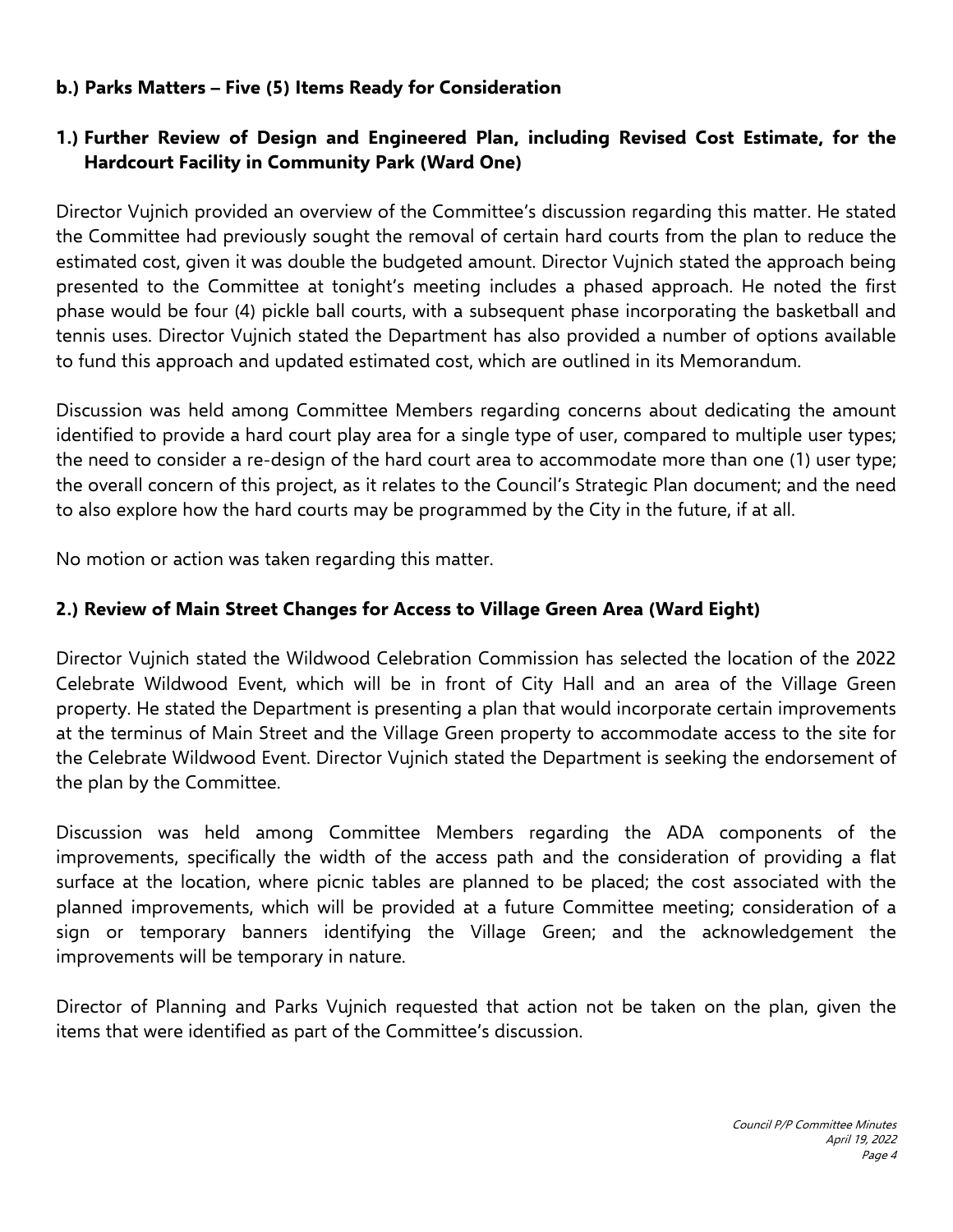### **3.) Update on Expansion Area of Greensfelder Park and Wildwood's Equestrian Community (Ward Six)**

Director Vujnich provided an update regarding the Committee's previous discussion regarding the needs of the equestrian community in Wildwood, specifically the request that could not be supported due to deed restrictions at Pöertner Park. Director Vujnich stated the recent expansion of Greensfelder Park by over one hundred fifty-seven acres included an area intended to be designed for equestrian access and use.

No discussion was held among Committee Member regarding this matter.

#### **4.) Update on In-Person and Virtual Recreation Programs (Wards - All)**

The Committee was asked to review the attached Memorandum concerning *Updates on the In-Person* and Virtual Recreation Programs and present any questions Committee Members might have upon this information.

Director of Planning and Parks Vujnich advised this item was only an update and no action was needed.

## **5.) Update on Facility Reservations, Event Registrations, and Ongoing and Long-Term Maintenance Costs for Parks and Trail Facilities (Wards – All)**

The Committee was asked to review the attached Memorandum concerning Updates on Facility Reservations, Event Registrations, and Ongoing and Long-Term Maintenance Costs for Parks and Trail Facilities and present any questions Committee Members might have upon this information.

### **c.) Executive Session Pursuant to RSMO 610.021 (2) – No Items for Consideration**

#### **V. Not Ready for Action – Parks and Planning Matters – Seven (7) Items**

No discussion.

#### **VI. Other Matters**

#### **VII. Closing Remarks and Adjournment:**

**A motion by Council Member McCutchen, seconded by Council Member Rambaud, to adjourn. A voice vote was taken regarding the motion, with unanimous, affirmative result, and it was declared approved by Acting Chair Farmer at 7:46 p.m.**